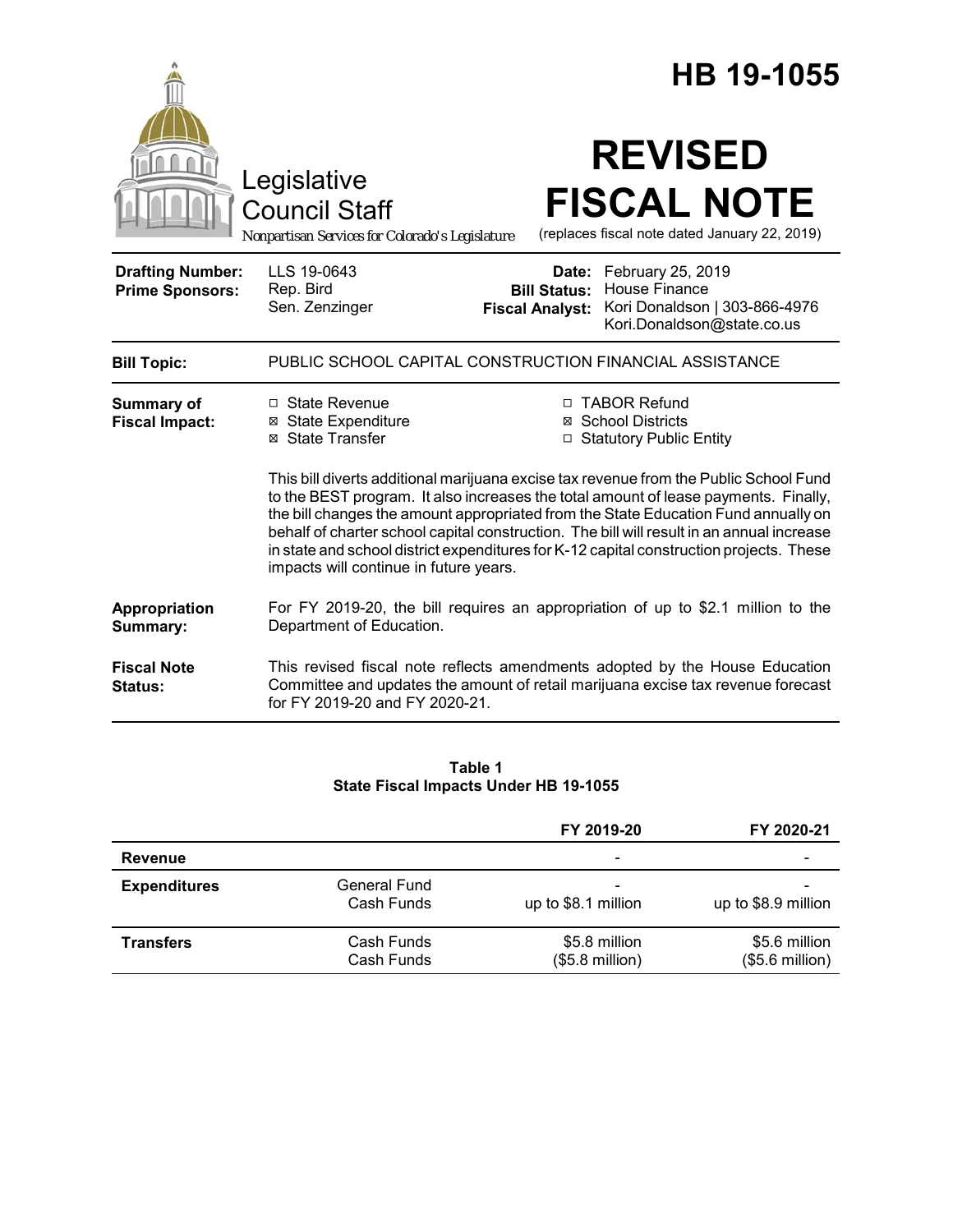February 25, 2019

# **Summary of Legislation**

Currently, under the Building Excellent Schools Today (BEST) program, the Treasurer may enter into lease-purchase agreements for public school facility capital construction projects, subject to the limitation that the maximum total annual amount of lease payments payable under these agreements does not exceed \$100 million in a fiscal year. The bill establishes the following incremental increase on lease payments:

- \$105 million in FY 2019-20; and
- \$110 million in FY 2020-21 and thereafter.

Current law also provides that the greater of \$40 million or 90 percent of retail marijuana excise tax revenue annually collected is transferred to the Public School Capital Construction Assistance Fund (assistance fund) to support the BEST program and the remainder of the revenue is transferred to the Public School Fund. Beginning in FY 2019-20, the bill requires all retail marijuana excise tax revenue to be transferred to the assistance fund. It also authorizes continuous spending authority from the assistance fund beginning in the current fiscal year and continuing through FY 2019-20.

In addition, the bill changes the percentage of retail marijuana excise tax revenue that is further credited to an account within the fund for distribution to charter school facilities from 12.5 percent to a percent equal to the percentage of students included in the statewide funded pupil count who were enrolled in a charter school the prior year.

Finally, the bill changes the amount of money annually appropriated from the State Education Fund for charter school capital construction from \$20 million a year to \$20 million a year annually adjusted for changes in the number of students included in the statewide funded pupil count enrolled in charter schools.

# **Background**

*BEST Program.* The BEST program was established in 2008 to provide grants to public schools to rebuild, repair, or replace the state's aging K-12 educational facilities. Grant awards for BEST-qualified projects may come in the form or either long-term financing through lease-purchase agreements called certificates of participation or cash awards. The source of state funds for the program is the assistance fund.

The BEST program is supported primarily by rent and royalty income earned on state trust lands administered by the State Land Board and retail marijuana excise tax revenue, but receives some additional funding from lottery proceeds and interest earnings. Current law credits the following revenue to the assistance fund:

- 50 percent of gross revenue from state school trust lands, with a minimum guarantee of \$40 million annually;
- the greater of \$40 million or 90 percent of retail marijuana excise tax revenue annually collected;
- net proceeds from the sale of certificates of participation (COPs);
- lottery proceeds; and
- interest earnings.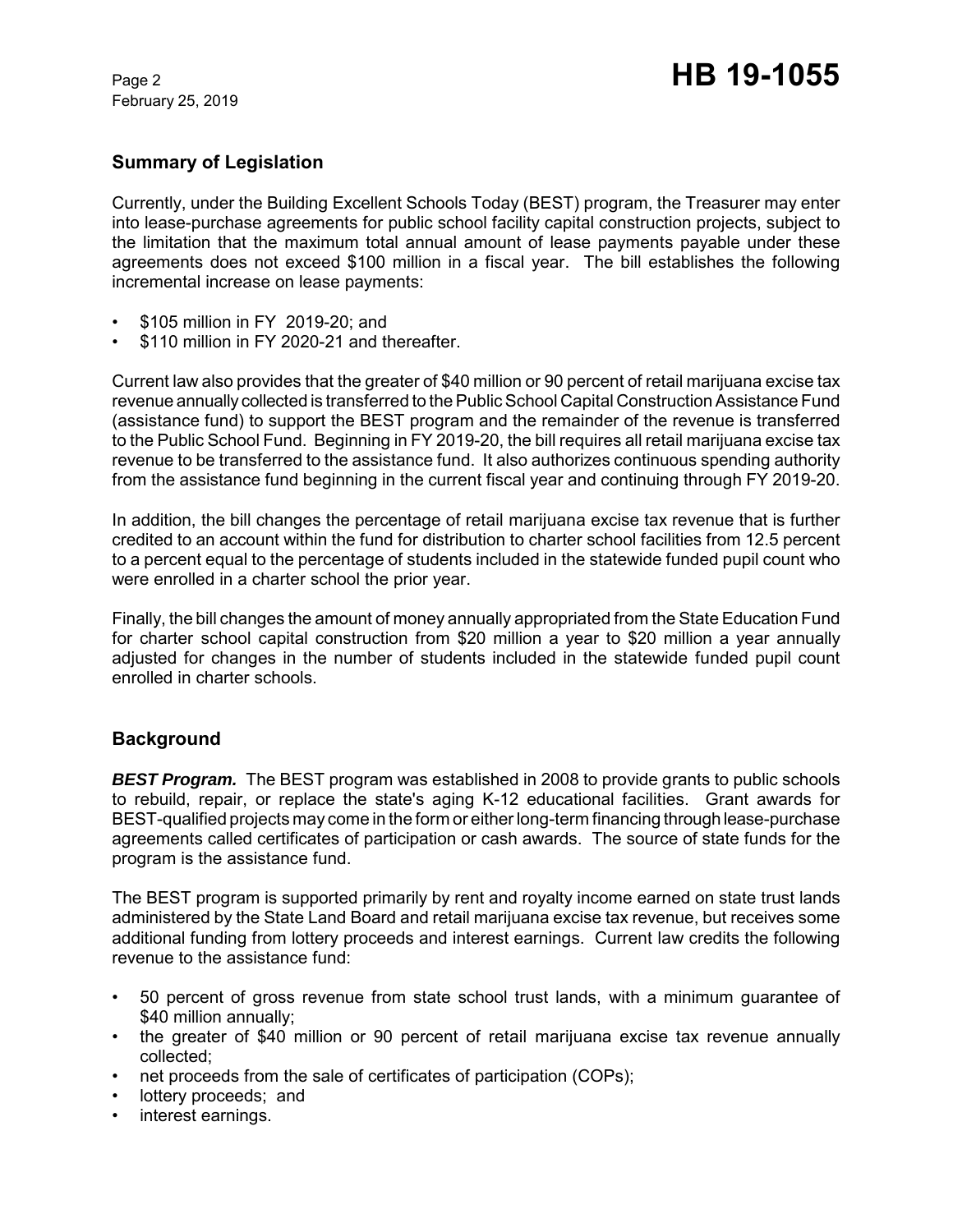February 25, 2019

Table 2 provides information on actual state revenue supporting the BEST program for FY 2014-15 through FY 2017-18.

| State Revenue for the BEST Program |               |               |               |               |  |  |  |
|------------------------------------|---------------|---------------|---------------|---------------|--|--|--|
| <b>Revenue Source</b>              | FY 2014-15    | FY 2015-16    | FY 2016-17    | FY 2017-18    |  |  |  |
| State Land Board                   | \$92,505,484  | \$65,802,073  | \$58,501,081  | \$69,227,578  |  |  |  |
| Marijuana Excise Tax               | \$23,949,565  | \$40,000,000  | \$40,000,000  | \$40,000,000  |  |  |  |
| <b>Proposition BB Funds</b>        | \$0           | \$40,000,000  | \$0           | \$0           |  |  |  |
| <b>Lottery Proceeds</b>            | \$1,997,456   | \$8,070,499   | \$2,273,562   | \$4,117,403   |  |  |  |
| Interest Income                    | \$2,032,658   | \$2,646,015   | \$4,099,368   | \$6,343,427   |  |  |  |
| <b>Total Revenue</b>               | \$120,485,163 | \$156,518,587 | \$104,874,011 | \$119,688,408 |  |  |  |

### **Table 2 State Revenue for the BEST Program**

 *Source: Colorado Department of Education*

# **State Transfers**

This bill increases the amount of marijuana excise tax revenue transferred to the assistance fund by \$5.8 million in FY 2019-20 and \$5.6 million in FY 2020-21, and correspondingly reduces the amount transferred to the Public School Fund. Table 3 shows the amount of marijuana excise tax revenue that would be transferred to the assistance fund under current law and under House Bill 19-1055, based on the Legislative Council Staff December 2018 revenue forecast.

#### **Table 3 Marijuana Excise Tax Revenue to Assistance Fund Under Current Law and HB 19-1055** *(Million Dollars)*

| <b>Fiscal Year</b> | <b>Marijuana Excise</b><br><b>Tax Revenue</b> | <b>Current Law</b> | HB 19-1055 | <b>Difference</b> |
|--------------------|-----------------------------------------------|--------------------|------------|-------------------|
| FY 2019-20         | \$57.9                                        | \$52.1             | \$57.9     | \$5.8             |
| FY 2020-21         | \$56.4                                        | \$50.7             | \$56.4     | \$5.6             |

 *Source: Legislative Council Staff December 2018 Revenue Forecast*

# **State Expenditures**

This bill increases state expenditures on behalf of K-12 capital construction by up to \$8.1 million in FY 2019-20 and \$8.9 million in FY 2020-21. For FY 2019-20, these increases include up to \$5.8 million in additional spending from the assistance fund and up to \$2.1 million in additional spending by charter schools from an appropriation made from the State Education Fund. These impacts will continue in future years.

**Department of Education.** This bill increases state expenditures by up to \$5.8 million in FY 2019-20 and \$5.6 million in FY 2020-21 for COP lease-purchase agreements and cash awards under the BEST program. An increase in transfers to the program is anticipated to increase the number of grant awards and correspondingly increase program administration workload. The workload increase can be accomplished within existing appropriations.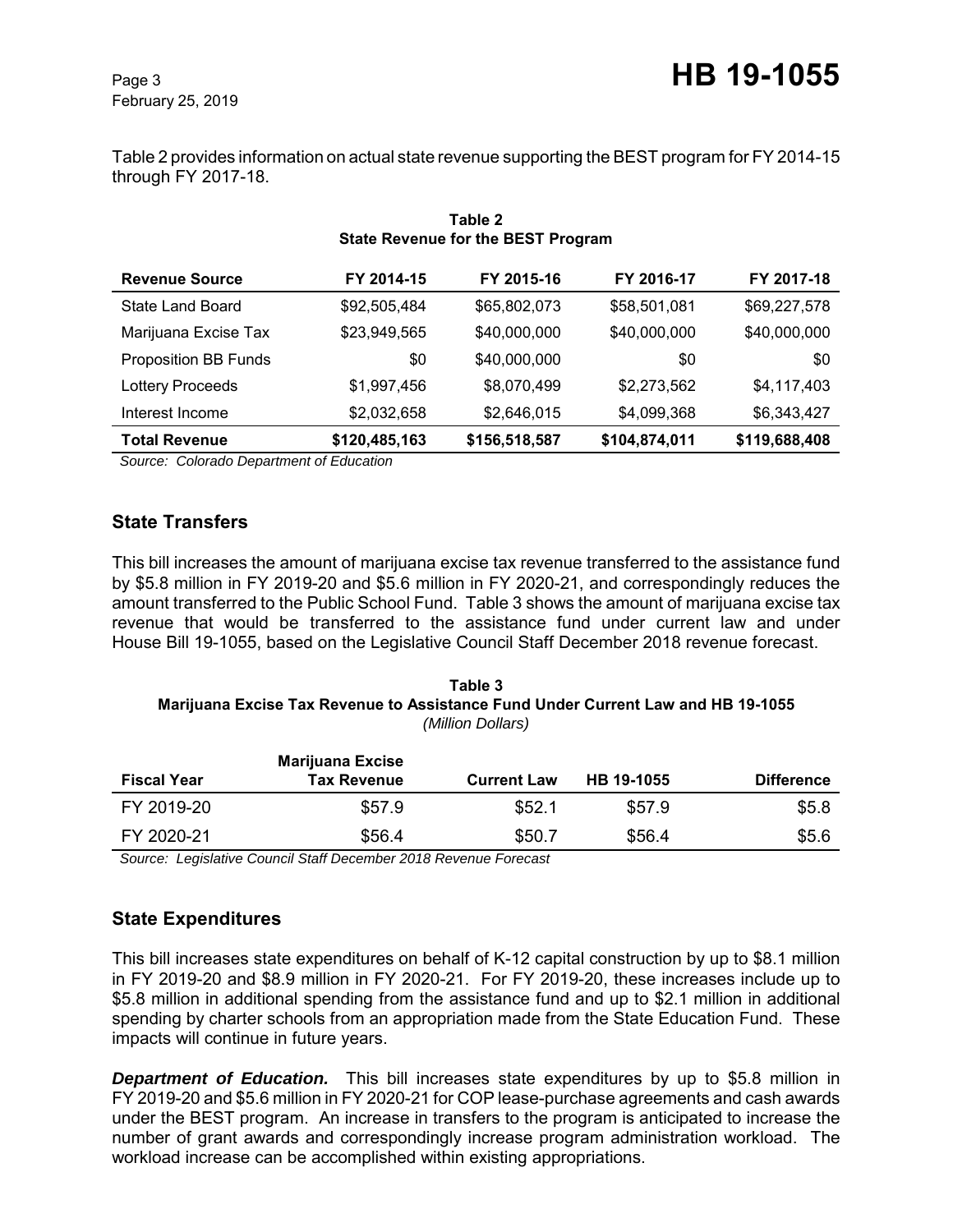Because lease payments have a local match and the state share is capped at 50 percent, this bill authorizes the increase of state expenditures from the assistance fund for lease payments for BEST projects by up to \$5 million in FY 2019-20 and \$10 million in FY 2020-21. These amounts are not reflected in the total state expenditure increase.

*Charter schools.* The bill is expected to increase expenditures on behalf of state charter school capital construction in FY 2019-20 and beyond. The total FY 2019-20 increase is projected to be \$2.3 million and the total FY 2020-21 increase is projected to be about \$3.3 million. These amounts encompass changes in the allocation to an account in the assistance fund and the appropriation from the State Education Fund.

| гаріе 4<br><b>Moneys for Charter School Capital Construction Under Current Law and HB 19-1055</b><br>(Million Dollars) |                                    |  |  |  |
|------------------------------------------------------------------------------------------------------------------------|------------------------------------|--|--|--|
|                                                                                                                        | State Education<br>Accictonce Eund |  |  |  |

**Table 4**

|                    | <b>Assistance Fund</b><br><b>Allocation</b> |               | <b>State Education</b><br><b>Fund Appropriation</b> |               |                       | <b>Totals</b> |                   |
|--------------------|---------------------------------------------|---------------|-----------------------------------------------------|---------------|-----------------------|---------------|-------------------|
| <b>Fiscal Year</b> | <b>Current</b><br>Law                       | HВ<br>19-1055 | <b>Current</b><br>Law                               | HВ<br>19-1055 | <b>Current</b><br>Law | HВ<br>19-1055 | <b>Difference</b> |
| FY 2019-20         | \$6.5                                       | \$6.7         | \$20.0                                              | \$22.1        | \$26.5                | \$28.8        | \$2.3             |
| FY 2020-21         | \$6.3                                       | \$6.7         | \$20.0                                              | \$22.9        | \$26.3                | \$29.6        | \$3.3             |

 *Source: Legislative Council Staff December 2018 Revenue Forecast*

*Charter school assistance fund allocation.* Under current law, the FY 2019-20 and FY 2020-21 allocation on behalf of charter school facility construction is anticipated to be about \$6.5 million and \$6.3 million, respectively, based on a calculation of 12.5 percent of the forecast of total marijuana excise tax revenue. A new calculation under the bill is based on the percentage of students included in the statewide funded pupil count who were enrolled in a charter school in the prior fiscal year. The FY 2019-20 calculation is based on the FY 2018-19 percent of the total count of 11.5 percent. The FY 2020-21 calculation is based on the estimated FY 2019-20 percent of the total count of 11.9 percent. Based on these percentages, this fiscal note assumes that assistance fund transfers allocated on behalf of charter school facility construction will increase over current law by \$0.2 million in FY 2019-20 and \$0.4 million in FY 2020-21.

*Charter school State Education Fund appropriation.* Additionally, revenue and expenditures for charter school capital construction will be increased through the formula allocation created in the bill determining the appropriation from the State Education Fund to charter schools. Under current law, the appropriation amount is fixed at \$20 million. A new calculation under the bill is based on the number of students included in the statewide funded pupil count who were enrolled in a charter school in FY 2017-18 as compared to the fiscal year preceding the calculation. The base funding amount of \$20 million is adjusted annually based on this calculation. The FY 2019-20 calculation is based on the comparison of the FY 2018-19 growth rate of 11.4 percent divided by the FY 2017-18 growth rate of 10.4 percent. The FY 2020-21 calculation is based on the comparison of the projected FY 2019-20 growth rate of 11.9 percent divided by the FY 2017-18 growth rate. Based on these calculations, this fiscal note assumes that the FY 2019-20 and FY 2020-21 appropriations on behalf of charter schools from the State Education Fund will increase by at least \$2.1 million and \$2.9 million, respectively.